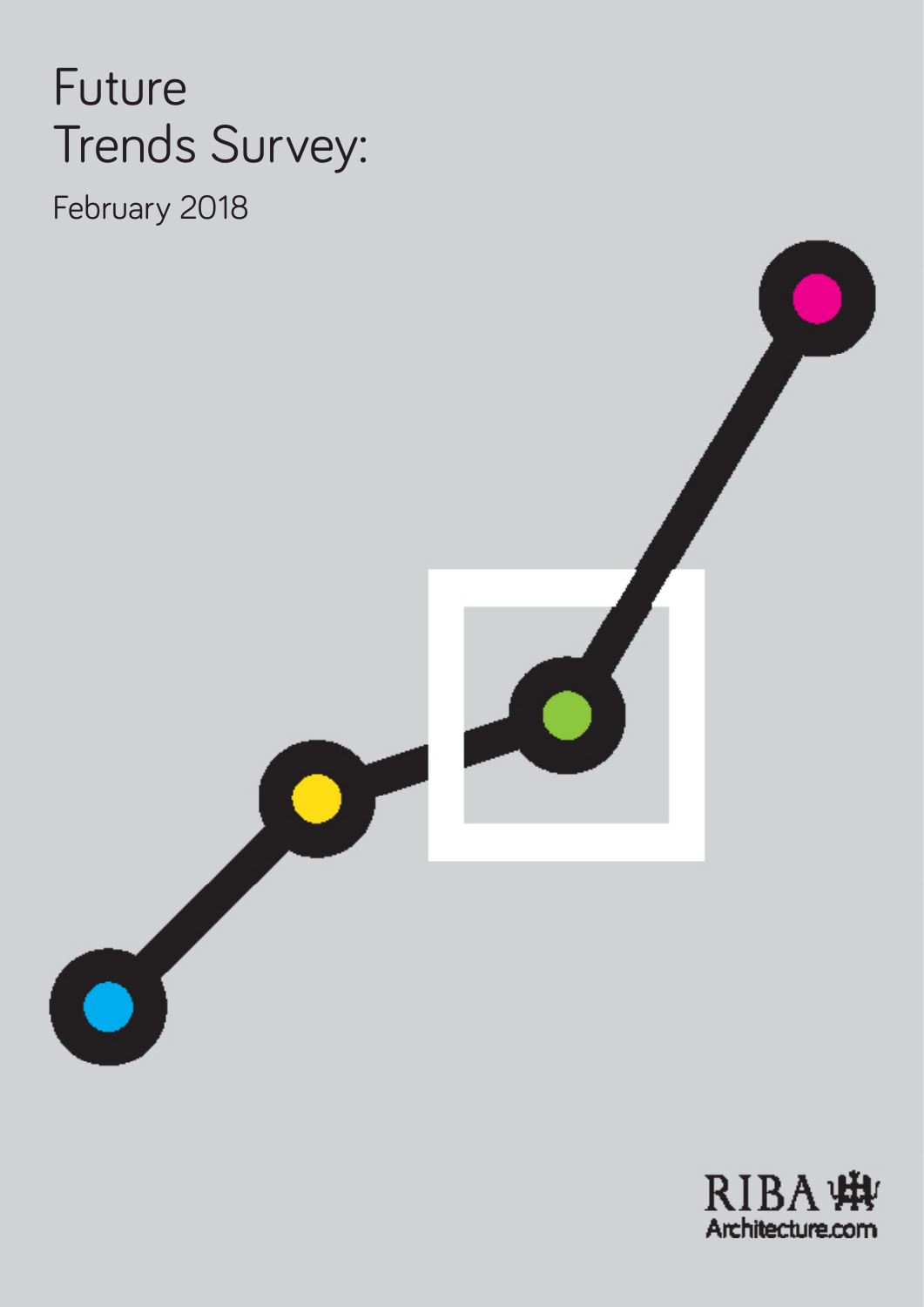# The RIBA's monthly Future Trends Survey

was launched in January 2009 to monitor business and employment trends affecting the architects' profession. Participants give monthly predictions for overall workload and staffing levels over the next three months, and are also asked about their workload predictions in key sectors: private housing, commercial, community and public sector. In addition practices are asked on a quarterly basis about their current workload and staffing levels. The Survey is carried out by the RIBA in partnership with the Fees Bureau. Results of the Survey, including a full graphical analysis, are published each month on www.architecture.com

The following is a summary analysis of the results from the February 2018 Survey returns.

## Future workload (February 2018)

How do you expect the architectural workload in the organisation you work in or own to change over the next three months.

## **Overall**

| Expect        |     |
|---------------|-----|
| Decrease      |     |
| Stay the same | 51  |
| Increase      | 33  |
| <b>TOTAL</b>  | 100 |
| Balance       |     |

(The definition for the balance figure is the difference between those expecting more work and those expecting less.).

The RIBA Future Trends Workload Index continued its recovery this month, rising further from +12 in January 2018 up to

#### **Notes**

The balance figure is plotted here. The definition for the balance figure is the difference between those expecting more work and those expecting less. +17 in February 2018; the third consecutive monthly increase since its pre-Christmas low.

In terms of geographical analysis the picture remains mixed. Northern Ireland returned the lowest balance figure this month of zero. Practices in London also continue to be relatively pessimistic about medium term workloads, with a balance figure of just +1. By contrast practices in the South East returned a balance figure of +21, Wales and the West +22, the Midlands and East Anglia +27 and the North of England +32.

Analysing the February 2018 workload forecast data in terms of practice size, large practices (51+ staff) experienced a dip in confidence, returning a balance figure of zero, medium-sized practices (11 - 50 staff) with a balance figure of +8 were more upbeat, but it was small practices (1 - 10 staff) that were most confident this month, with a balance figure of +18. The following graph plots the RIBA Future

Workload index over time:

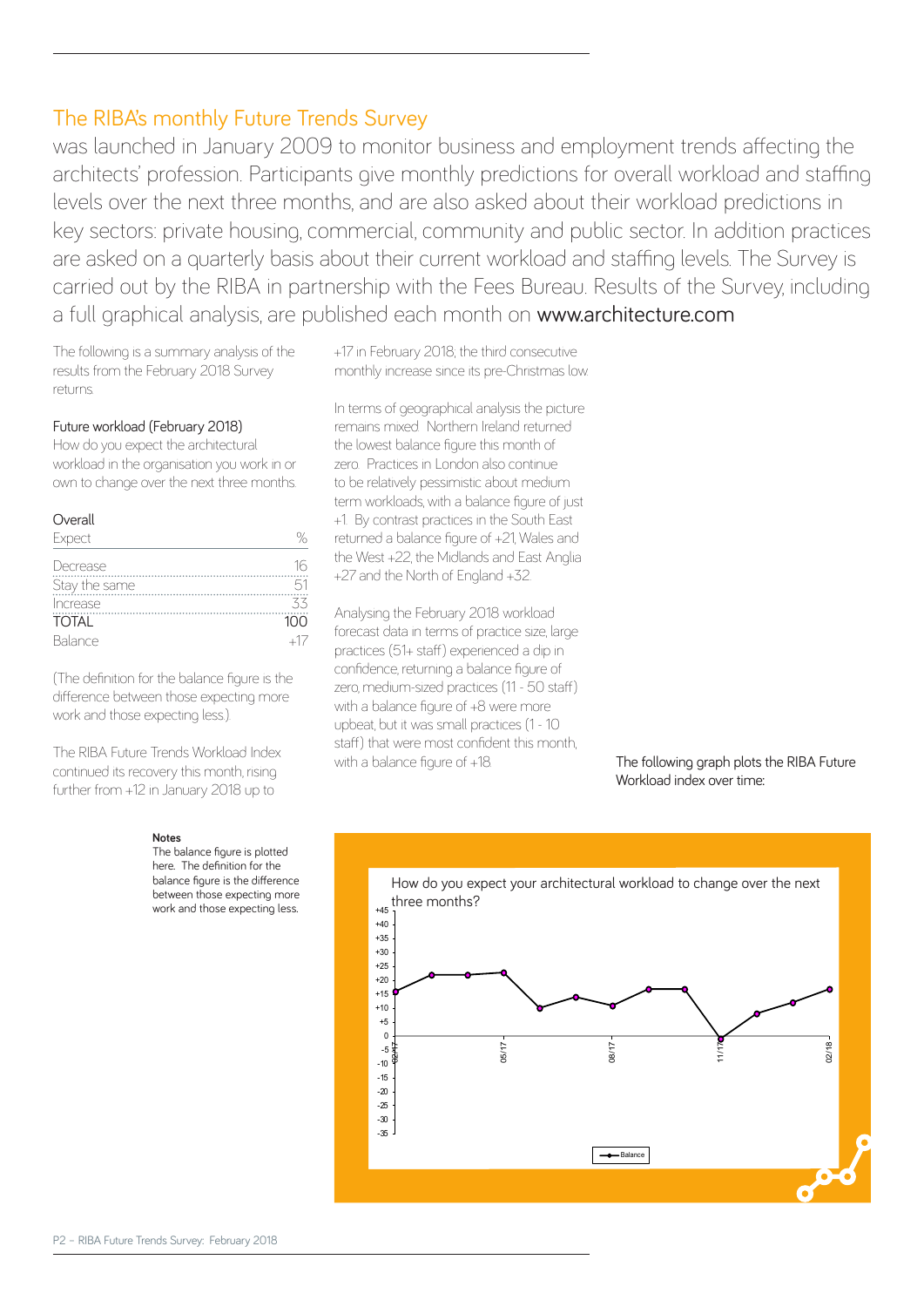In terms of different work sectors, it was mainly a positive picture this month. The private housing sector workload forecast remains the most upbeat of our sector forecasts and continued its upward momentum, rising to +21 in February 2018, up from +13 in January 2018. The commercial sector workload forecast was also on the rise, with a balance figure of +7 in February 2018, up from +1 in January 2018.

Although relatively weaker the public sector workload forecast (balance figure +2) was back in positive territory. Only the community sector forecast moved downwards, standing at -4 in February 2018 compared with -1 in January.

> The following graph tracks the sector predictions in the RIBA Future Trends Survey over time: